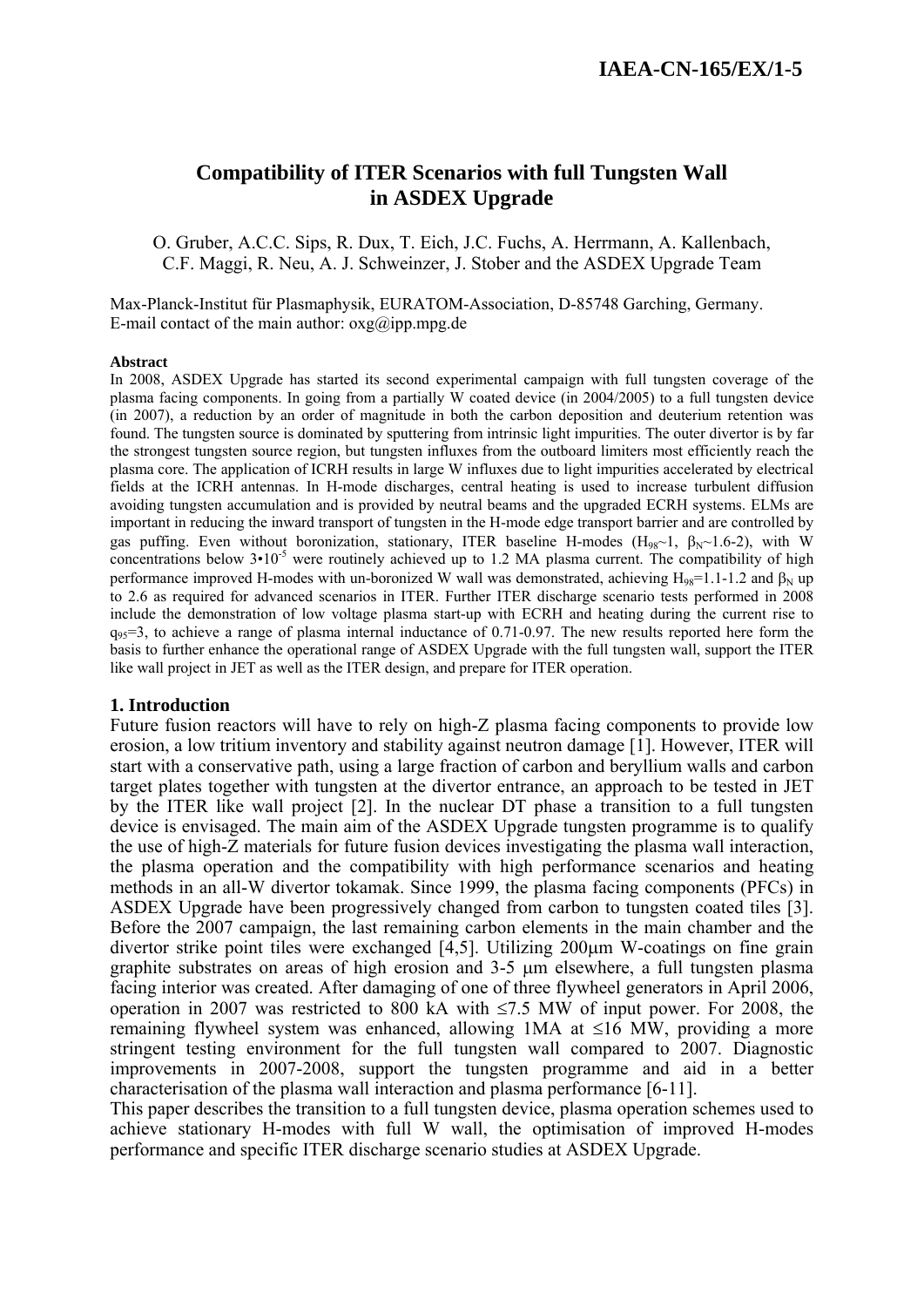## **2. Transition from carbon to a full tungsten device**

The tritium inventory in the presently proposed ITER wall material mix is expected to be dominated by co-deposition with carbon. In ASDEX Upgrade the step by step transition to an all-W machine has been monitored by measuring the deposition of carbon in the inner divertor and remote areas. Post campaign analyses of first wall tiles show that during the whole campaign (3000s) in 2004/05 14 g of C were deposited, in 2005/06 this was reduced to 2.2 g and for the 2007 campaign the carbon deposition is down to 1g [12]. During experimental campaigns, the carbon concentration is monitored using spectroscopic measurements in similar discharges. The C concentration in the pedestal is observed to reduce from peak values of 2% (with some carbon surfaces present) to 0.5%-1% in the full tungsten machine [13]. The carbon potentially comes from the erosion of not fully coated tile gaps, small regions where the tungsten coating has been eroded away and the carbon content in the tungsten coatings. Hence, in a carbon free device, the deposition would reduce further.

The avoidance of boronisations during the 2007 and the initial 2008 campaign provided a clean test bed for the post campaign investigation of the deuterium retention [13, 14]. Accurate data are obtained using surface analyses techniques on tiles removed from the vessel. Typically 4% of the injected gas was retained for carbon PFCs, mostly found in redeposited carbon-deuterium layers. Only 0.3% fuel retention is found for full W-coated PFCs [12]. This reduction by an order of magnitude is required to provide sufficient experimental time (>10000 discharges) in ITER before reaching the tritium inventory limit. Detailed analyses show that the D-inventory in the full-W ASDEX Upgrade is dominated by codeposition in remaining carbon layers on the high field side (HFS) target tiles, the remaining part originates from diffusion of deuterium into the W layers of the LFS divertor [5]. The removal of the few remaining boron layers from the walls provided clean conditions for new experiments on hydrogen retention in 2008, using gas balance analysis on a shot to shot basis. These new results show that  $\sim$ 3.6% $\pm$ 3% of the deuterium gas is retained 3 minutes after the discharge. However, only  $\sim 1.5\% \pm 3\%$  is retained during the high density phase of the discharge, a relevant number for extrapolation to long pulse operation in ITER. Clear wall saturation is observed, at very high gas input levels (above  $\sim$ 4·10<sup>22</sup> atoms). However, similar high gas flux data are not available for the carbon phase of ASDEX Upgrade, as discharges with less gas input were typically performed in the full W device. After the first boronization in April 2008 the D inventory increased again due to co-deposition with B, putting a question mark on the use of Be in the first ITER phase.

The line radiation has been routinely measured for several campaigns monitoring the change from a carbon to a tungsten machine. Up to  $10<sup>4</sup>$  foil bolometers provide input for de-

6.5

 $5.2$ 

39

26

 $1.3$ 

Ó



convolution methods to reconstruct the radiation in [MW/m<sup>3</sup>] the divertor and main plasma. Before completion of the full W coverage, both the total radiated power and the distribution of the radiation emissivity remained more or less independent of the ratio between tungsten and carbon coated PFCs [11]. Since 2007, a significant reduction of the radiation

below/near the X-point region is found due to the decrease of the carbon content. This is

**Figure 1:** *Distribution of the radiation emissivity in a poloidal cross section of ASDEX Upgrade for two discharges with comparable plasma parameters. On the left, with mostly carbon PFCs. On the right, with full W covered PFCs.*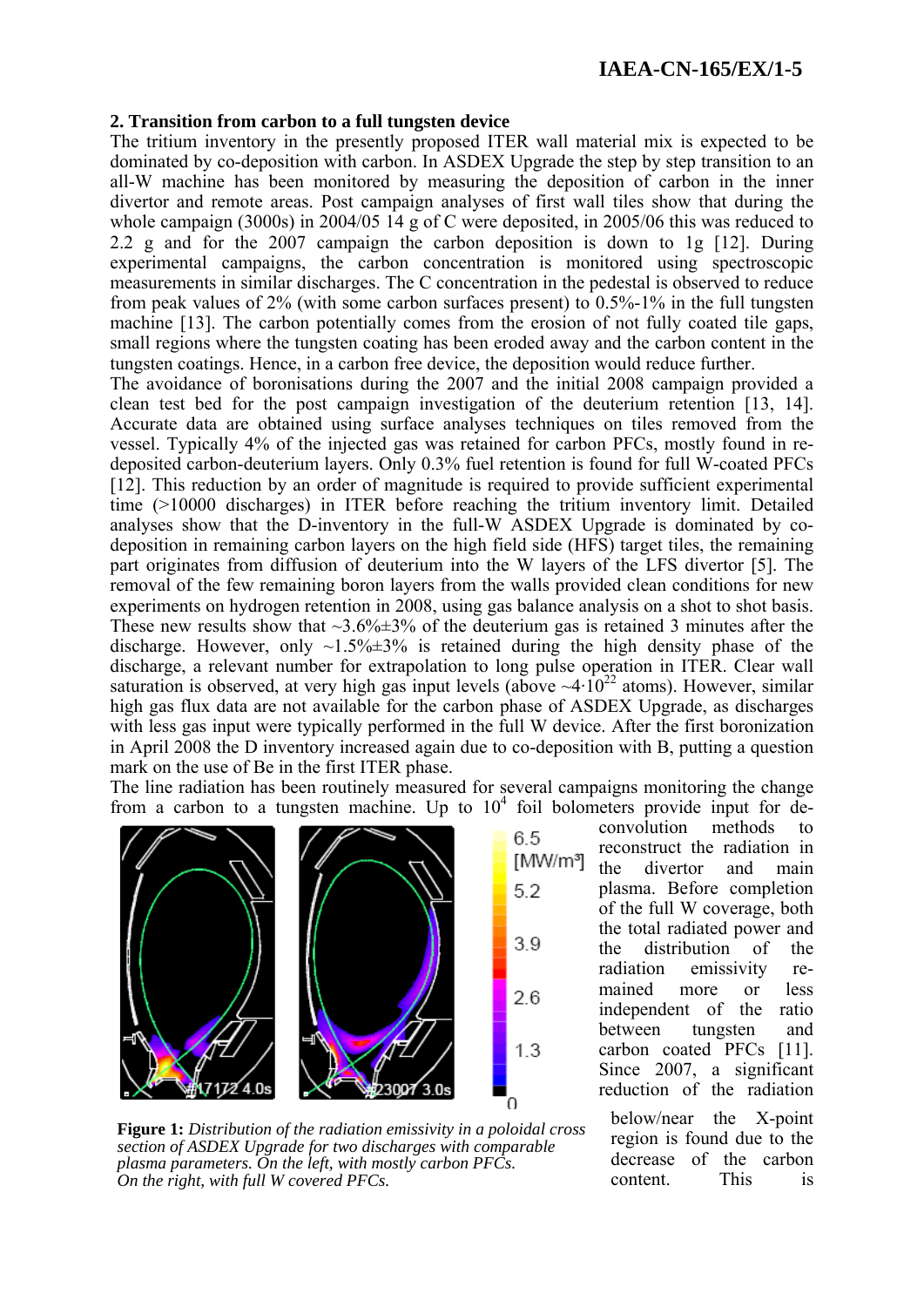demonstrated in Fig. 1 showing a comparison of ELM averaged radiation distributions for two similar 1 MA discharges - an older discharge with nearly all carbon PFCs and a recent discharge with tungsten coated PFCs. In contrast the radiation from the main plasma and the edge has increased in the unboronized W device mainly caused by  $\sim$ 1% oxygen content. About 60% of the input power is found as radiated power, of which only 5-10% is located in the divertor and 45% in the main plasma.

### **3. Plasma operation**

In 2007, three plasma restarts after vacuum breaks were successfully performed without boronisations, to demonstrate the behaviour of a "true" high-Z device in preparation for long pulse operation in ITER and DEMO. Also the 2008 campaign was restarted without a boronisation, applying the same conditioning procedures as used in 2007 [4], i.e. a long (203 hour) bake-out of the vessel at 150°C and several overnight helium glow discharges. Further conditioning was performed with ~50 plasma discharges using moderate heating power of up to 7.5 MW, together with inter-shot helium glow discharges. These conditioning discharges have an elevated helium content. A strong degradation of the confinement is found for helium concentrations in the main chamber of about  $5 - 10\%$ , with  $H_{98}$  $\sim$ 0.6-0.8 [15]. The storage and release of helium after He glow discharges is significantly different for W plasma facing components compared to graphite, as confirmed in laboratory experiments [16]. Hence, the inter-shot glow discharges in helium were replaced by occasional short (2 minute) glows in deuterium. Using this technique, the helium concentration of the plasma was reduced to  $\leq 1\%$ within 10 discharges, restoring  $H_{98}$ ~1 in stationary H-mode discharges of 6 s. This milestone was set after 17 operation days including the implementation of an optimized use of the generator power after damage of one flywheel generator.

To assess tungsten erosion, the thickness of the W coating is measured after the campaign using Rutherford-backscattering [17], giving a campaign integrated value for the erosion. For the 2007 campaign the average erosion rate at outer divertor location was determined to be 0.12 nm/s for a total of 2317 s of divertor operation. Time resolved tungsten erosion is measured using spectroscopic measurements of the W I emission in the divertor and main plasma chamber with a time resolution of 0.2-3 ms, sufficient to measure erosion during and in between ELMs [5]. The largest erosion rates of tungsten due to plasma impact are observed at the strike point tile of the outboard divertor [5]. In discharges with high divertor temperature (>12 eV, as measured by Langmuir probes), the tungsten influx  $(\Gamma_W)$  in between ELMs can be as high as  $1 \cdot 10^{20}$  m<sup>-2</sup>s<sup>-1</sup> near the outer strike put. This is ~50% of the  $\Gamma_{W}$ averaged over the ELM cycle. For discharges at high recycling, with colder divertor temperature (<6 eV),  $\Gamma_{\text{W}}$  -0.1 $\cdot$ 10<sup>20</sup> m<sup>-2</sup>s<sup>-1</sup> is measured in between ELMs. This is 10%-20% of the averaged tungsten influxes near the outer divertor during the ELM cycle. Consequently, the contribution of the ELMs in the erosion mainly depends on the divertor temperature in between ELMs. The measured sputtering yields increase sharply above 12 eV temperature. A response not expected in pure deuterium plasma, but rather from conditions with a few % of low-Z impurities. Running the machine unboronised, the main chamber radiation from intrinsic impurities has been sufficient to keep the temperature in the divertor low enough (<20 eV). Hence, to date nearly all discharges have omitted impurity seeding. Exploratory experiments with Argon seeding show that the W source in between ELMs is reduced due to the lower divertor temperatures obtained ( $\sim$ 5 eV) [6]. However, during ELMs the tungsten erosion is slightly enhanced, due to sputtering by seed ions. The inner heat shield, on the high field side, is usually the first limiting structure of the scrape-off layer (SOL) plasma, and consequently produces larger W influxes compared to the outboard limiters. Nonetheless, influxes from the outboard limiters are the most important source for the tungsten content in the plasma. When using ICRF heating schemes the active antennas produce a strong local increase (by an order of magnitude) of the tungsten influx [5,18].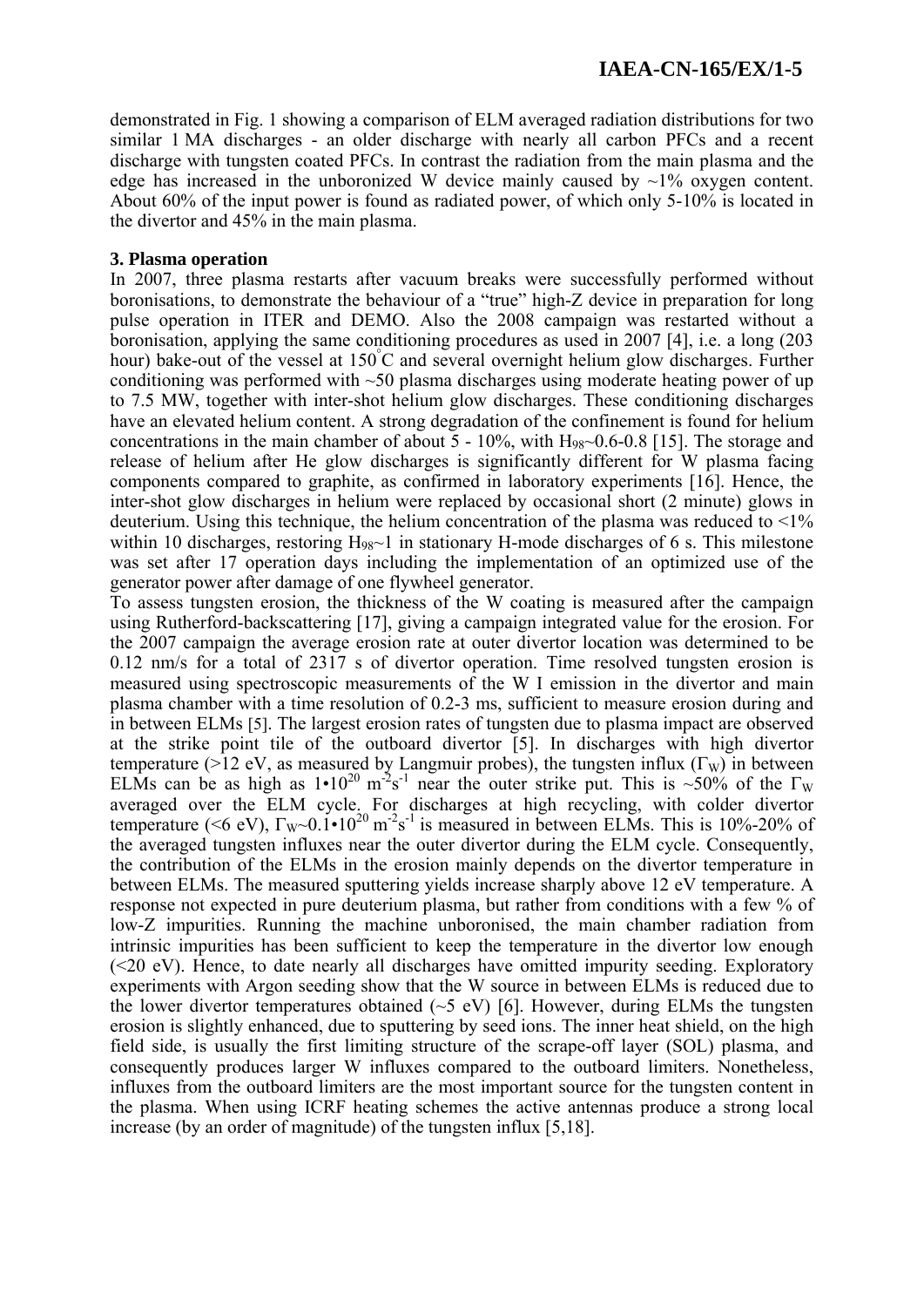### **4. Heating schemes and stationary H-mode operation**

In order to obtain stationary H-mode operation, the tungsten concentration needs to be controlled in the plasma. In H-mode, the edge transport barrier provides a zone of good confinement, and the inward transport of tungsten is regulated by the ELMs. A higher ELM frequency is beneficial for reducing the tungsten concentration. The ELM frequency is determined by the amount of additional heating and gas puff level used. The optimisation of the plasma performance implies a control of the tungsten concentration while maintaining good plasma confinement (see section 5). In the core of the plasma, the neo-classical inward flow of W can lead to accumulation [6] of the tungsten favoured by density peaking at high confinement conditions. Central heating needs to be provided by neutral beam injection and RF heating to provide enough central heat flux to enhance the turbulent transport in the centre of the plasma. Careful combination of these tools allows stable operation with tolerable core W concentration  $c_W$  below  $5 \cdot 10^{-5}$ .

The ECRH system on ASDEX Upgrade is currently being extended by 4 MW for 10 sec, using 4 gyrotrons with frequencies at 105 GHz and 140 GHz [19]. One new, long pulse (10 s) gyrotron was available for the recent campaigns, together with 4 older units at 500kW/2s each. With full W-coverage, the ECRH system with its localized deposition is crucial in suppressing central accumulation of tungsten in H-mode discharges [20]. Especially in discharges were (without ECRH) the central heat flux provided by neutral beam injection is not enough to overcome the neo-classical inward flow of W. However, application of 140 GHz ECRH, using second harmonic X-mode is restricted to central densities  $\leq 1.2 \cdot 10^{20}$  m<sup>-3</sup>, only compatible with operation at  $\langle n_e \rangle / n_{GW} \leq 0.80$  for 1MA discharges at ASDEX Upgrade. The narrow and flexible power deposition allowed dedicated experiments to investigate the influence of the central heating [21]. The ECRH resonance position was changed from  $\rho_{\text{tor}}$ =0.04 to  $\rho_{\text{tor}}$  ≥0.2 by steering the launch angle poloidally or by changing the toroidal field away from 2.55 T (Fig. 2a). For  $\rho_{\text{tor}} \ge 0.2$ , a rapid (within 0.2-0.5 s, a few energy confinement times) accumulation of central impurities can be observed. Fig. 2b shows that the tungsten accumulation occurs inside  $\rho_{\text{tor}}=0.3$ , with power densities reaching 1-2 MWm<sup>-3</sup>. Hence, the requirement is to position the ECRH resonances close to the axis. The reason for the extreme sensitivity to the resonance location is still somewhat unclear. In addition to enhancing turbulent transport by increasing heat flow, (1,1)-MHD activity may be involved in suppressing impurity accumulation. This (1,1)-MHD activity is typically located near  $\rho_{\text{tor}}=0.2$ in these H-mode discharges.



**Figure 2a:** *Scan of the ECRH deposition radius in the centre of the plasma. Using central deposition (red injection geometry) the tungsten accumulation in the core can be controlled. Steering the ECRH deposition vertically up (green injection geometry), or moving the deposition inboard by changing the toroidal field (blue injection geometry) leads to uncontrolled rise of the tungsten content in the centre.*  **Figure 2b:** *Radiation profile in the main plasma as a function of the normalized flux radius during phases without ECRH heating (green) and with ECRH heating (red). The central radiation was kept successfully low by applying ECRH, inside*  $\rho_{tor} = 0.2$ .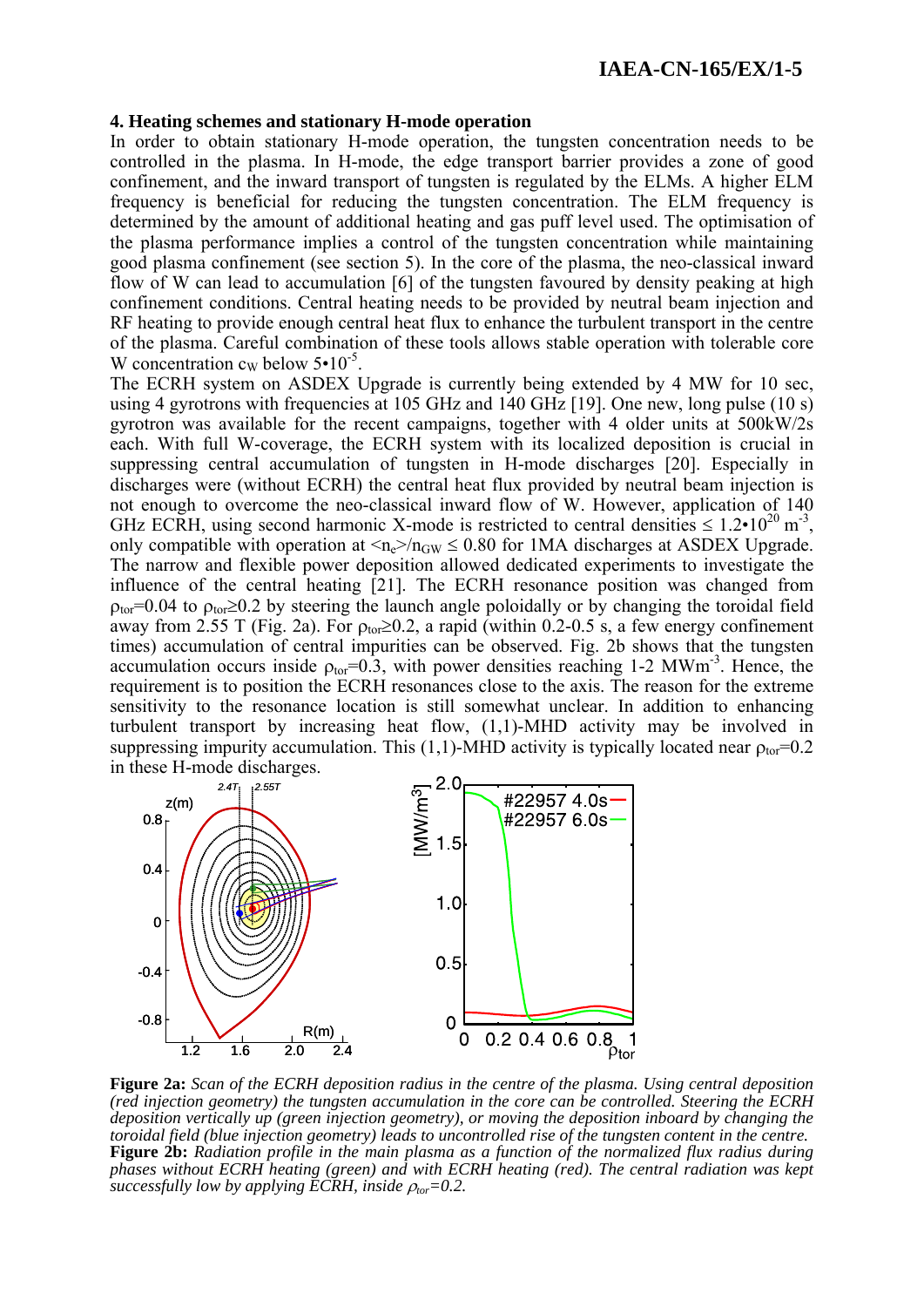ICRF operation with high-Z plasma facing components leads to enhanced local erosion by up to an order of magnitude of PFCs connected along magnetic field lines to the active ICRF antennas [18]. The cause lies with the high RF electric fields parallel to magnetic field lines, and the corresponding sheath rectified (DC) RF potentials on the field lines. These voltages mainly originate from the antenna near-fields, rectified by the plasma, accelerating hydrogen ions as well as light impurity ions, such as oxygen, leading to the observed enhanced sputtering of tungsten. Apart from boronisation, the tungsten source from ICRF can be reduced by creating low temperature conditions at the plasma facing components using a large clearance between the separatrix and the antenna (>6 cm) and by elevated gas puff rates  $(\Phi_{D,\text{nuff}} > 5 \cdot 10^{21} \text{/s})$ . Operation of neighbouring ICRF antennas at the phase difference close to -90 degrees can also lead to a reduction in W source [18]. Nevertheless, a reduction of nearfields by antenna design is needed to minimize the tungsten source to acceptable levels. Code calculations predict a dominant role of currents within the box surrounding the antenna in the formation of antenna near-fields. Corresponding evidence has been found in experiments, providing a good basis for designing an improved antenna for ASDEX Upgrade.

The optimisation of stationary H-modes, is performed by adjusting the level of gas fuelling and ECRH power at a given neutral beam power and q95. Above minimal requirements (for ECRH~0.5 MW, for  $\Phi_{D,puff}$ ~4•10<sup>21</sup>/s) the amount of ECRH and fuelling are exchangeable; i.e. for higher ECRH power (>1 MW), the gas fuelling can be reduced, while for higher gas fuelling,  $\Phi_{D,puff} > 10 \cdot 10^{21} / s$ , the ECRH power can be reduced. In H-modes, clear trends are observed:  $(1)$  At lower  $q_{95}$ , more gas fuelling or central ECRH is needed,  $(2)$  at higher total input power from NBI heating, less gas fuelling or central ECRH is needed, (3) the ELMs are



*Figure 3: ITER baseline H-mode discharge compatible with un-boronized full W wall at 1.2 MA (q95=3.8) with H98~1,* β*N~2, <ne>/nGW~0.65 and with a radiation fraction of about 60%.* 

essential in reducing the inward transport of tungsten in the H-mode edge transport barrier. In most discharges, the ELM frequency is accelerated by applying a higher gas puff, which reduces energy and impurity confinement at the same time. In the future, ELM triggering by small pellets will be used to allow independent control of the ELM frequency, recycling and the radiation by seeded impurities. Despite the restriction set by the available generator power, discharges at 1.2 MA/2.55 T were carried out in the unboronised W vessel, allowing the use of ECRH at  $q_{95}$  <4 [21]. These ITER relevant H-modes (see Fig. 3) show H<sub>98</sub>~1,  $\beta_{N}$ ~1.6-2.0,  $\langle n_e \rangle / n_{GW}$ ~0.65 and with a radiation fraction of about 60% (without impurity seeding), W concentrations below  $3.10^{-5}$  and a carbon content of about 0.5%, providing confidence that ITER can reach its goal of Q=10, even with a full tungsten wall.

### **5. Compatibility of high performance improved H-modes**

"Improved H-mode" discharges in ASDEX Upgrade are characterized by confinement factors H<sub>98</sub>>1, total beta  $\beta_N = 2-3.5$  and a q-profile with ~zero shear in the core of the plasma with  $q(0)$ ~1 [22]. Before 2007, the highest confinement factors (H<sub>98</sub>=1.2-1.4) were obtained at the lowest values of the plasma collisionality achievable at low or zero gaspuff level [23]. In 2008, experiments have concentrated on establishing stationary high performance H-mode discharges without boronisation in a full W wall. The optimisation of the plasma performance included a selection of the type of neutral beam sources used in the experiments (on-axis or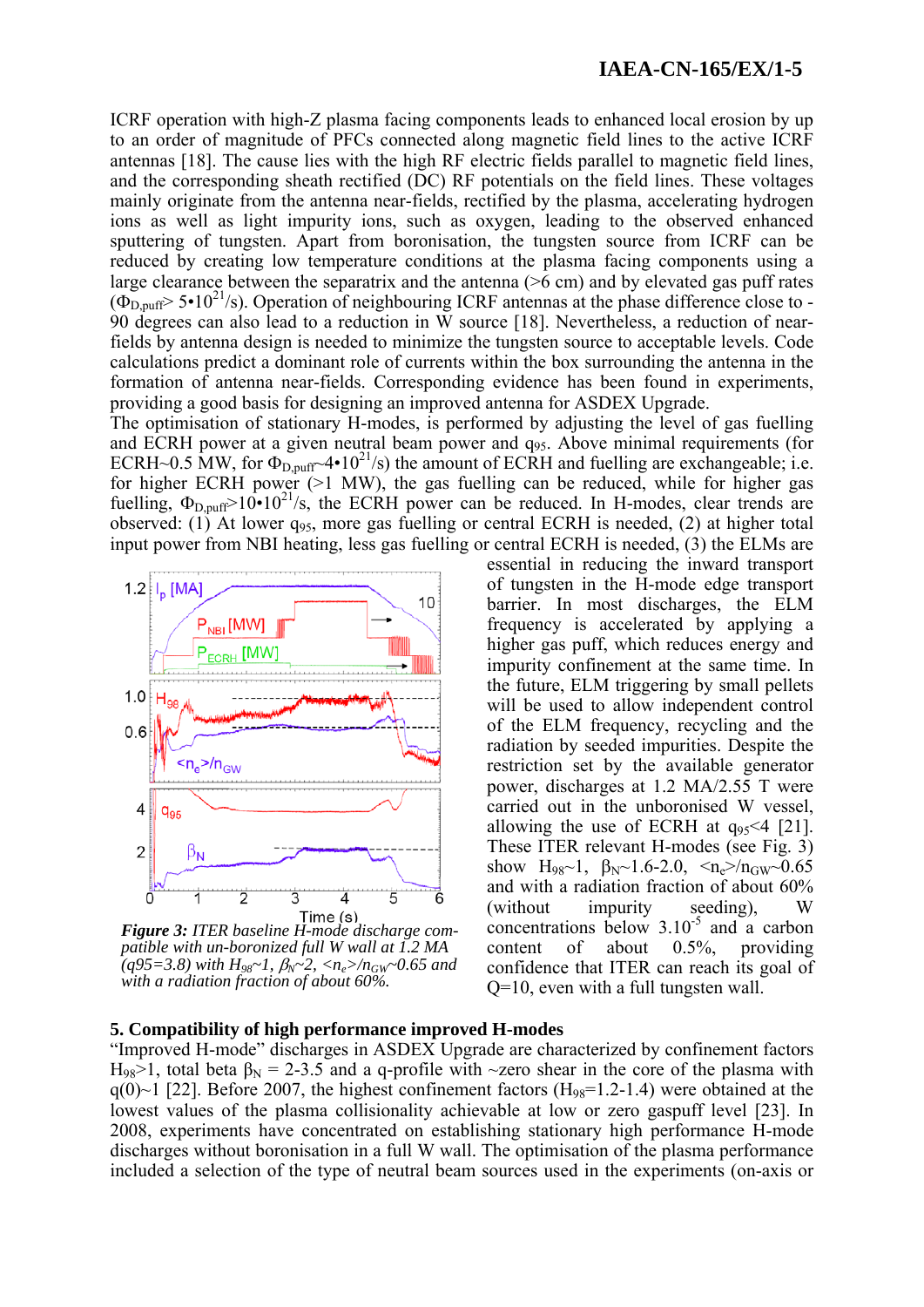off-axis). Although off-axis NBI provides better control of low shear q-profile [23], central neutral beam injection was used to maximise the power deposition in the core to assist in the prevention of tungsten accumulation. Typically, ECRH is applied for 4 s at  $\sim$ 1.6 MW, deposited within  $\rho_{\text{tor}}=0.2$  and gas fuelling from the main chamber is used. In otherwise constant conditions, this gas fuelling rate was varied from a high level,  $\phi_{D,puff} = 15 \cdot 10^{21}$ /s, to a low level of  $\phi_{D,puff} \leq 2.0 \cdot 10^{21}$ /s in successive discharges. Fig. 4a shows the variation of the stored energy for this deuterium fuelling scan, at 10 MW-14 MW NBI power and 1.6 MW ECRH. The results are compared to improved H-modes obtained in previous campaigns without deuterium fuelling. The stored energy increases when the deuterium fuelling is reduced, reaching ~1 MJ at  $\phi_{D,\text{nuff}} = 3.0 \cdot 10^{21} / s$ . This is the lowest deuterium fuelling rate for which stable tungsten concentrations during the discharge are obtained, using the available 1.6 MW ECRH. The plasma density increases with increasing deuterium gas fuelling, hence the density in the 2008 discharges is substantially higher,  $\langle n_e \rangle / n_{GW} \sim 0.65$ , compared to previous campaigns. Fig. 4b shows the variation of the confinement enhancement factor with the plasma density, normalised to the Greenwald density. A reduction of H98 at higher densities (higher deuterium fuelling rates) is seen. The variation of the confinement enhancement factor with density is more marked compared to the variation in stored energy (Fig 4a), as the confinement scaling predicts poorer confinement at lower density [21]. At the lowest deuterium fuelling rates (and lowest plasma density or collisionality)  $H_{98}$ ~1.1-1.2 is achieved, in line with results from previous campaigns. Higher confinement or plasma energies might be achievable even with high densities at higher triangular plasma shapes as shown in [24].



**Figure 4:** *On the left, the stored energy dependence on the level of gas fuelling used. Discharges from the 2008 campaign are with gas fuelling, while all discharges from 2003-2006 have zero gas fuelling levels. Discharges done within 7 calendar days of a boronisation (orange circles) and afterwards (green circles) are shown. On the right, the confinement factor achieved versus line-averaged density normalised to the Greenwald density. The contours indicate the level of gas fuelling (1/s) used in these discharges. All discharges in the two overview plots are at 1MA, 2.3-2.6T,* δ*<0.32 and total additional heating power 10-14 MW.* 

During the 2008 campaign, routine pedestal profiles have been obtained [8]. An Integrated Data Analysis method [10] combines edge lithium beam emission spectroscopy and core DCN interferometry data with a time resolution of 50 μs and a spatial resolution of  $\sim$ 5 mm at the plasma edge rising to  $\sim 10$  cm in the core. A new CXRS diagnostic viewing the edge region delivers detailed information of the impurity density, ion temperature and toroidal rotation [9] with 1.9 ms time resolution. Higher edge densities are observed for the recent discharges with deuterium fuelling and significantly lower edge temperatures. To document the role of the H-mode pedestal on global confinement in hybrid discharges, dedicated power (total beta) scans have been performed  $[25]$ . In these dedicated experiments the  $H_{98}$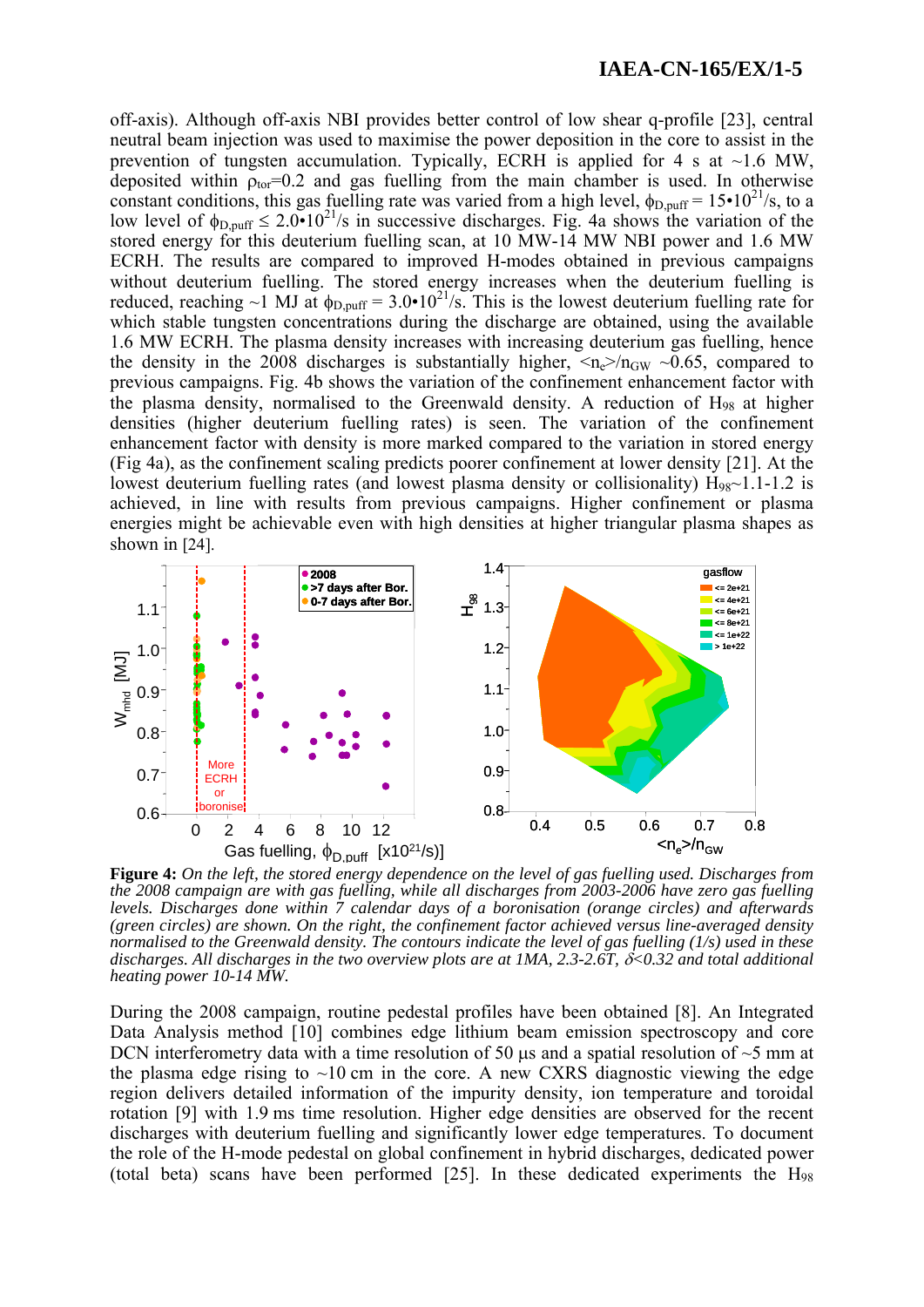confinement factor increases with total  $\beta_N$  in ASDEX Upgrade, as observed from global data base analyses of improved H-mode data [23]. The beta of the pedestal  $(\beta_N^{\text{PED}})$  increases with the total beta thermal ( $\beta_{N,th}$ , without fast particle content). In improved H-modes the increase in global confinement is driven by the increase of the pedestal confinement for stiff plasma profiles.

In the second half of the 2008 campaign, ASDEX Upgrade has been boronised again, after a two year break from using this conditioning technique. Improved H-mode discharges have been made after boronisation. Preliminary results indicate that differences in performance (stored energy,  $H_{98}$  and beta) are <10%. With boronisation stable discharges without deuterium fuelling (achieving lower density and collisionality) are obtained, as the tungsten influxes from the outer limiter are (temporarily) suppressed. After boronizations the oxygen content is reduced again and main chamber radiation is reduced [5]. This leads to increased heat loads on the W PFCs and correspondingly higher W influx. A detailed analysis of these new results is ongoing to provide a comparison to un-boronised H-mode discharges in 2008.

### **6. ITER breakdown and ramp-up scenario studies**

Experiments were performed on an ITER like breakdown and subsequent current rise to  $q_{95}=3$ [26], validating these scenarios for a full tungsten first wall. For these experiments, operation without using switching resistors in the ohmic heating circuits was newly developed, reducing the loop electrical field on axis down to  $E \sim 0.25$  V/m. (ITER plans to use 0.32 V/m). ECRH was used for pre-ionisation at the 2<sup>nd</sup> harmonic X-mode (105 GHz at 1.7 T, or 140 GHz at 2.3T) and fundamental O-mode (105 GHz at 3.2 T), positioning the resonance on the high



*Figure 5: ECRH start up assist at AUG. The minimum required electrical field on axis is reduced to ~0.2V/m using 0.3-0.9 MW ECRH (X2).* 

field side. ECRH alone (≤1 MW) or a combination of ECRH and ICRH (up to 400 kW coupled power using fundamental hydrogen resonance heating) has been used in the preionisation phase. Successful pre-ionisation at power levels up to 1 MW (mainly ECRH) was achieved, without damage of the tungsten surfaces, or diagnostics by ECR stray. The fundamental O-mode experiments at 105 GHz (3.2 T) achieved the best pre-ionisation and subsequent current rise phase, and are analogous to using the main 170 GHz gyrotrons for breakdown assist in ITER at 5.2-5.3 T. Using low voltage schemes, breakdown was still achievable after high current  $(q_{95}=3)$  disruptions. Good disruption recovery is generally observed in ASDEX Upgrade after the transition to full tungsten. Following the breakdown phase, continued ramping to full current (1.0 MA at 1.7 T) in 1.0 s-1.2 s was achieved. In some experiments, ECRH was used to pre-ionise and heat the current rise at low plasma density

 $(<3 \cdot 10^{19} \text{ m}^3)$  with good plasma performance even with E $< 0.3$  V/m (Fig. 5) and without damaging the W surfaces. The focus of the current rise experiments was on control of the plasma inductance li, with the various available heating schemes. NBI was used with on-axis and off axis injection up to 5 MW and ECRH was used at 0.5 MW. A clear result from these experiments is that the amount of electron heating during the current rise determines the current diffusion, with the capability of varying the internal inductance  $l_i$  significantly from 0.71to 0.97 at fixed plasma current rise rate  $dI<sub>n</sub>/dt=0.66MA/s$ . This is within the foreseen operational boundaries  $(l=0.7-1.0)$  for 15MA operation in ITER given mainly from vertical position control limits.